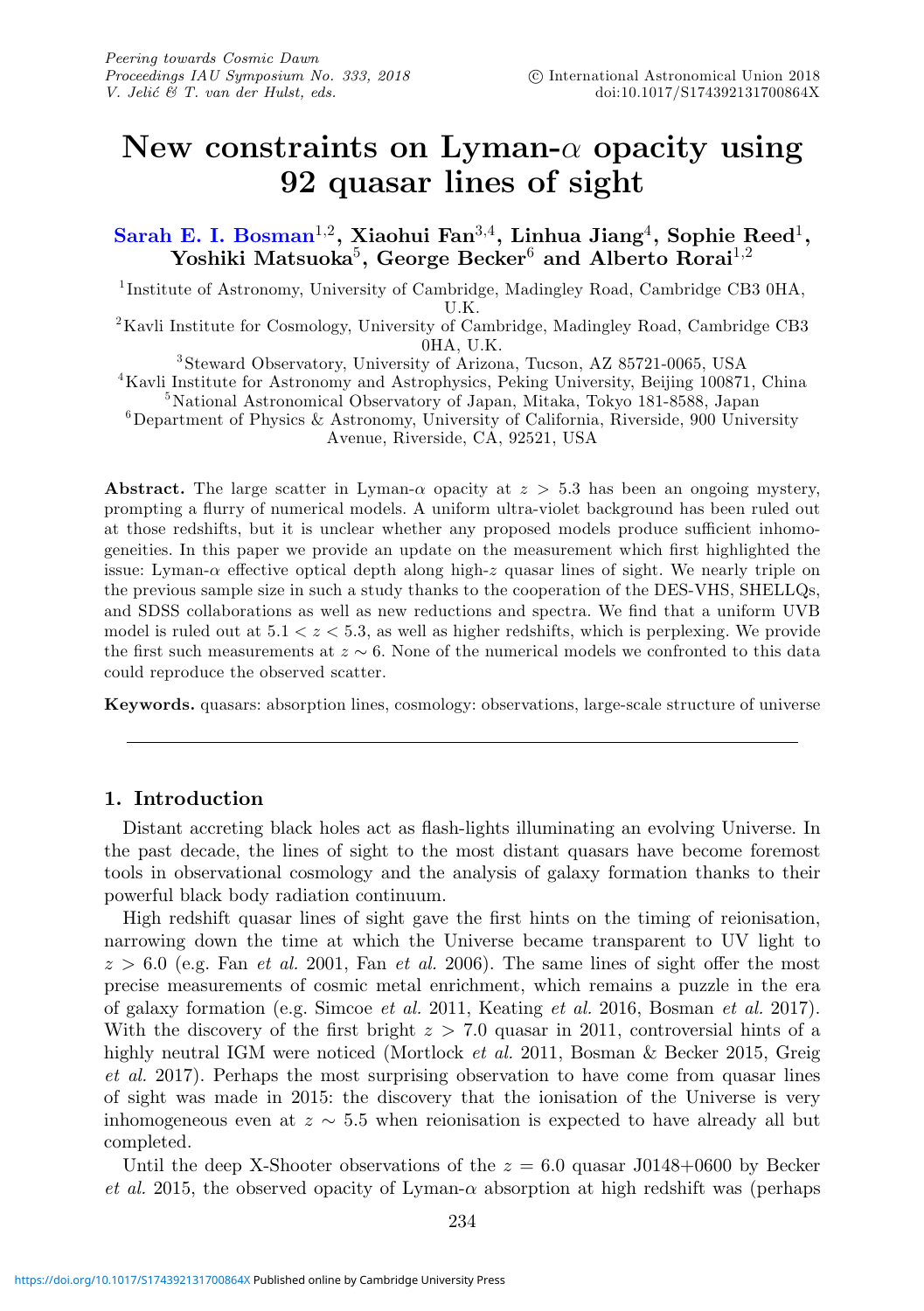

**Figure 1.** Provenance (left) and spectrograph of origin (right) of the 92 quasar lines of sight at  $z > 5.7$  in our sample.

marginally†) consistent with a smooth ultra-violet background (UVB), with increasing opacity at earlier times pointing towards a smooth weakening of the background with redshift. It was therefore highly unexpected to find that stretches of the IGM as long as  $\sim$ 110 cMpc h<sup>-1</sup> showed total Lyman- $\alpha$  absorption down to  $z = 5.5$ , while many others already display ample transmission. It was quickly established that models featuring a uniform UVB could not reproduce this; in other words, UV photon percolation has not completed yet at  $z = 5.5$ .

Three families of models emerged to ease the problem, with moderate results. Roughly speaking, the physical motivations behind those models are as follows:

(a) Chardin et al. (2015) tested the hypothesis that the opacity inhomogeneity could be reproduced if **rare bright sources** were significant contributors to reionisation.

 $(b)$  D'Aloisio *et al.* (2015) tested the inclusion of radiative transfer into numerical simulations, as the resulting **temperature fluctuations** give rise to differential timing of reionisation.

(c) Davies & Furlanetto (2016) proposed that the inhomogeneities arise naturally from fluctuations in the UVB due to a short and varying **mean free path** of ionising photons.

It still remains unclear which of these models, if any, give a satisfactory fit to Lyman- $\alpha$  transmission data. While other implications of these models and new avenues for comparison are being investigated (see e.g. Chardin et al. 2017, Davies et al. 2017), in our work we aim to provide an update on the observations which first prompted their creation: the distribution of Lyman- $\alpha$  opacity along quasar lines of sight.

### **2. Overview**

More than 250 bright quasars have now been found at  $z > 5.7$ , and more than 120 at  $z > 6.0$ . However, the largest compilations of these objects in a single study have been limited in size to less than 40 (Becker *et al.* 2015, Eilers *et al.* 2017). Bringing together spectra from many different authors as well as discovery spectra from multiple collaborations, we have increased this number to 92 quasar lines of sight. For the first

† A handful of authors worried about the discrepancies between lines of sight as early as 2006 (see Lidz et al. 2006, Bolton & Haehnelt 2007).

‡ For an up-to-date list, refer to http://www.ast.cam.ac.uk/∼seib2/list of all quasars.htm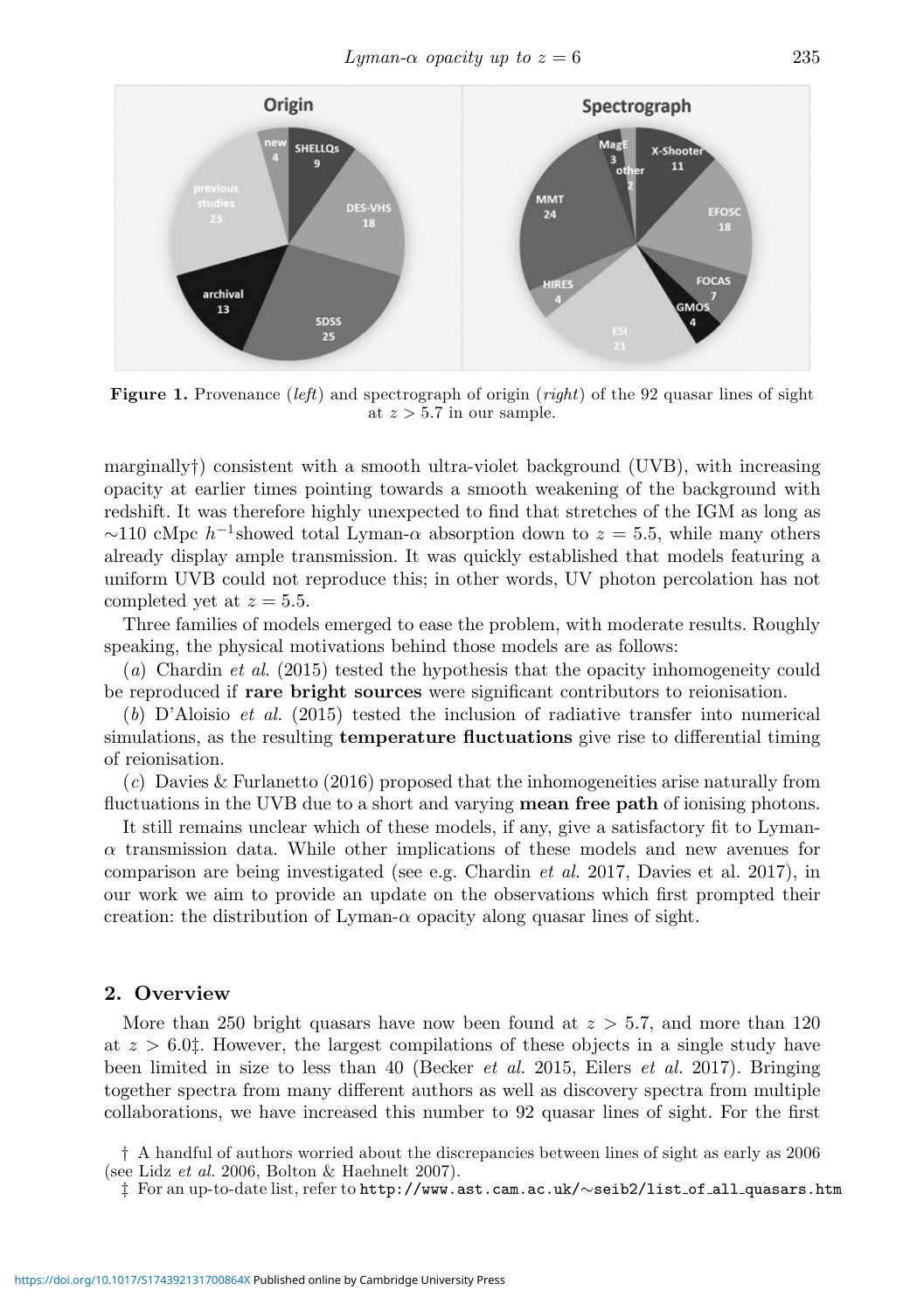

**Figure 2.** Lyman- $\alpha$  opacity along quasar lines of sight at  $4.9 < z < 6.1$ . Three outputs from numerical simulations are shown, after rescaling their emissivity to match the average flux.

time, this allows up to quantise the scale of cosmic variance between objects as well as extend the measurements to higher redshifts.

This was made possible thanks to the cooperation of the SDSS (25 spectra), DES-VHS (18 spectra) and SHELLQs (9 spectra) collaborations, as well as the authors of previous such studies (23 spectra; Becker *et al.* 2015, McGreer *et al.* 2015). Finally, 13 spectra were reduced from pre-existing archival data, and 4 are new to this work. Overall, the data originates from ten different optical spectrographs with a range of wavelength coverages, resolutions, and exposure times (see Figure 1).

The spectra were cleaned in preparation for the measurement of opacity in the standard way: the continuum is modelled by a power-law fit with multiple rounds of sigma clipping, bad pixels are removed, and DLAs were detected via their associated metal absorption lines and excluded from the sample. Careful attention was paid to the effect of cutting out the quasars' proximity zones in a consistent way. After running the whole analysis with different values of proximity zone cut-offs, and analysing spectral stacks, a fixed final threshold of  $\lambda = 1178\text{\AA}$  was chosen (a value adopted by multiple previous studies).

Effective Lyman-α optical depth was measured in bins of 50 cMpc  $h^{-1}$  following  $\tau_{\text{eff}} =$  $-\ln(\langle F \rangle_{\text{bin}})$ . The values of optical depths are then plotted as cumulative distribution functions (CDFs). The measurements were repeated with bin sizes of 10, 30 and 70 cMpc  $h^{-1}$ . We find a strong shift towards more opacity scatter for smaller bins, and no statistically significant difference between the 50 and 70 cMpc  $h^{-1}$  cases. We also investigate the effect of restricting the analysis to lines of sight of high spectral quality, finding the results are consistent.

We introduce a new way of quantifying the 'allowed regions' of the opacity distribution, by using bounds determined by the 'most optimistic' and 'most pessimistic' interpretations of non-detections of transmission. The 'optimistic' case, following previous work, assigns a value of twice the error to non-detections; i.e. the real flux is considered to lie just below the detection threshold. The 'pessimistic' case considers non-detections to